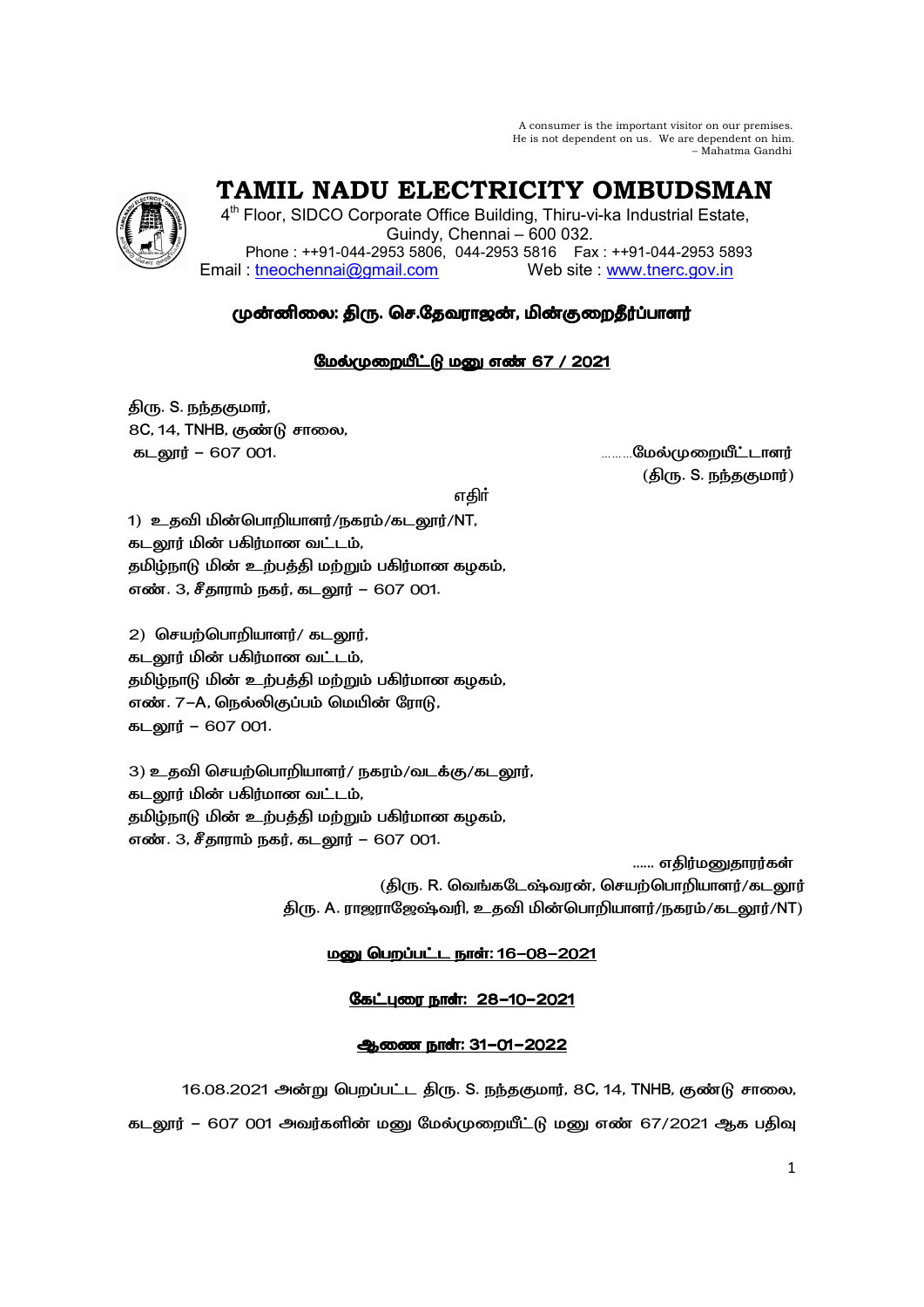செய்யப்பட்டுள்ளது. மேற்கண்ட மனுவின் மீது மின்குறைதீப்பாளரின் கேட்புரை 28.10.2021 அன்று நடைபெற்றது. மேல்முறையீட்டாளரின் மனுவிலுள்ள வாதங்கள், எதிர்மனுதாரரின் பதிலுரையிலுள்ள வாதங்கள் மற்றும் இருதரப்பினராலும் கேட்புரை நாளில் எடுக்குரைக்கப்பட்ட வாகங்கள் ஆகிய அனைக்கையும் ஆராய்ந்து மின்குறைதீர்ப்பாளரால் கீழ்க்கண்ட ஆணை வழங்கப்படுகிறது.

#### ஆணை

#### 1. <u>மேல்முறையீட்டாளரின் கோரிக்கை:</u>

மேல்முறையீட்டாளரின் துண்டிக்கப்பட்ட மின் இணைப்பை மறு மின் இணைப்பு வழங்க காலதாமதத்தினால் ஏற்பட்ட மனஉளைச்சலுக்கு நீதி வேண்டியும் வழக்கு செலவு, போக்குவரத்து செலவு உட்பட தனக்கு வழங்குமாறு விண்ணப்பித்துள்ளார்.

#### <u>2.0 வழக்கின் சுருக்கம்:</u>

2.1 மின் இணைப்பு கோரி வழங்கப்பட்ட விண்ணப்பத்திற்கு கால தாமதத்திற்கு பிறகே மின் இணைப்பு வழங்கப்பட்டதாகவும், பிறகு தனது மின் இணைப்பில் பெயர் திருத்தம் மற்றும் தொலைபேசி எண்ணை மாற்ற மனு அளித்தும் தனது பெயரை மட்டும் திருத்தம் செய்ததாகவும் தனக்கு மின் இணைப்பிற்கான வெள்ளை அட்டை வழங்கப்படவில்லை எனவும் மின் கட்டணம் குறித்து தகவல் அளிக்கப்படவில்லை எனவும், மின் துண்டிப்பு செய்யப்படும் விபரத்தை தனக்கு தெரியப்படுத்தவில்லை எனவும் மேல்முறையீட்டாளர் தெரிவித்துள்ளார்.

2.2 எனவே பயன்படுத்திய மின்சாரத்திற்கு மட்டுமே மின் கட்டணம் செலுத்தக்கூடும் எனவும், அபராத தொகையை நீக்கி பயன்படுத்திய மின்சாரத்திற்கான மின் கட்டணம் மட்டும் செலுத்த கோரி உத்திரவிடுமாறு மேல்முறையீட்டாளர் கடலூர் மின் பகிர்மான வட்டம், மின் நுகர்வோர் குறைதீர் மன்றத்தை அணுகியுள்ளார்.

2.3 மின் ் நுகர்வோர் குறைதீர்க்கும் மன்றம், கடலூர் மின் மின்பகிர்மான வட்டம் 20.07.2021 அன்று தன்னுடைய ஆணையை அளித்துள்ளது. மன்றம் அளித்த தீர்ப்பில் அதிருப்தியுற்றதால் இந்த மேல்முறையீட்டு மனுவினை மேல்முறையீட்டாளர் மின்குறைதீர்ப்பாளரிடத்தில் சமர்ப்பித்துள்ளார்.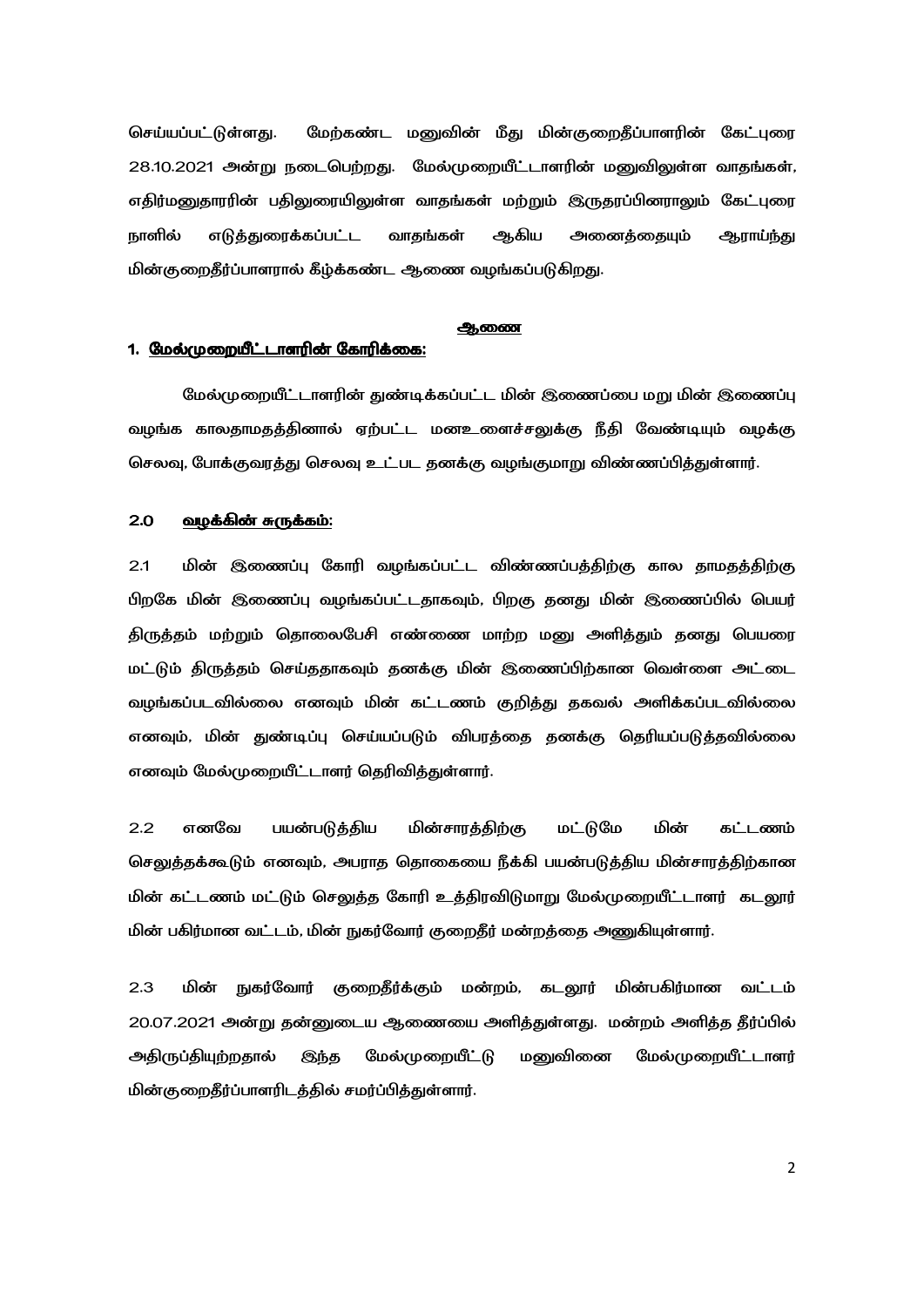#### 3.0 <u>மன்றத்தின் தீர்வு:</u>

கடலூர் மின்பகிர்மான வட்டம், மின்நுகர்வோர் குறைதீர்க்கும் மன்றம் தன்னுடைய தீர்வை 20.07.2021 நாளிட்ட ஆணையில் தெரிவித்துள்ளது. அந்த ஆணையின் சம்பந்தப்பட்ட பத்தி கீழே கொடுக்கப்பட்டுள்ளது.

#### "<u>மன்றத்தின் தீர்வு</u>:

வழக்கெழு வினா–1

மனுதாரரின் தற்காலிக மின் இணைப்பு கோரும் விண்ணப்பத்திற்கு கால தாமதப்படுத்தி மின் இணைப்பு வழங்கப்பட்டுள்ளதா?

எதிர்மனுதாரர் தனது எதிருரையில் குறிப்பிடப்பட்டுள்ளது போல், தற்காலிக மின் இணைப்பு வேண்டி 22.9.2020 அன்று பதிவு கட்டணம் செலுத்தப்பட்ட விண்ணப்பத்திற்கு நீட்டிப்பு பணி செய்து மின் இணைப்பு வழங்க வேண்டி இருந்ததால், அதற்குரிய மதிப்பீடு உரிய அனுமதி பெறப்பட்டு நீட்டிப்பு பணிகள் முடிக்கப்பட்டு 13.10.2020 அன்று மனுதாரருக்கு மின் இணைப்பு வழங்கப்பட்டுள்ளது. இதை கணினியில் விண்ணப்பம் தொடர்பாக உள்ள விபரங்களை ஆய்வு செய்த வகையில் உறுதி செய்யப்படுகிறது.

தமிழ்நாடு மின்சார ஒழுங்குமுறை ஆணையத்தின் விதிகளின்படி நீட்டிப்பு பணிகள் மட்டுமே செய்து மின் இணைப்பு வழங்க 60 நாட்கள் காலக்கெடு இருப்பினும் தொகை செலுத்திய தேதியில் இருந்து 22 நாட்களுக்குள் மின் இணைப்பு வழங்கப்பட்டது எதிருரை மற்றும் ஆவணங்கள் வாயிலாக உறுதி செய்யப்படுவதால் மனுதாரருக்கு மின் இணைப்பு வழங்க கால தாமதம் ஏற்படவில்லை என இம்மன்றம் முடிவு செய்கிறது.

வழக்கெழு வினா–2

மின் இணைப்பு எண்.003–013–603 மின் கட்டணம் செலுத்தாதால் மின் துண்டிப்பில் உள்ள நிலுவையில் DC RC fees BPSC இல்லாமல் பயன்படுத்திய மின் பயன்பாட்டு யூனிட்டிற்கான மின் கட்டணத்தொகை மட்டுமே வசூலிக்க கோருவது சரியா?

மின் இணைப்பு எண்.003–013–603, 31/10/2020 அன்று கணக்கீடு பணி மேற்கொள்ளப்பட்டு கணினி பதிவேட்டில் பதிவு செய்யப்பட்டுள்ளது. பதிவேற்றம் செய்த போது இம்மின் இணைப்பில் பதிவு செய்யப்பட்டுள்ள Mobile number க்கு குறுஞ்செய்தி அனுப்பப்பட்டுள்ளது. இம்மின் இணைப்பு மின் துண்டிப்பில் வந்த பிறகே மனுதாரரின் கோரிக்கையின்படி ஏற்கனவே இம்மின் இணைப்பில் பதிவு செய்யப்பட்டுள்ள Mobile number மாற்றப்பட்டுள்ளதும் உறுதி செய்யப்படுகிறது. தற்காலிக மின் இணைப்பு வழங்கப்பட்ட இடத்தில் வெள்ளை வண்ண அட்டை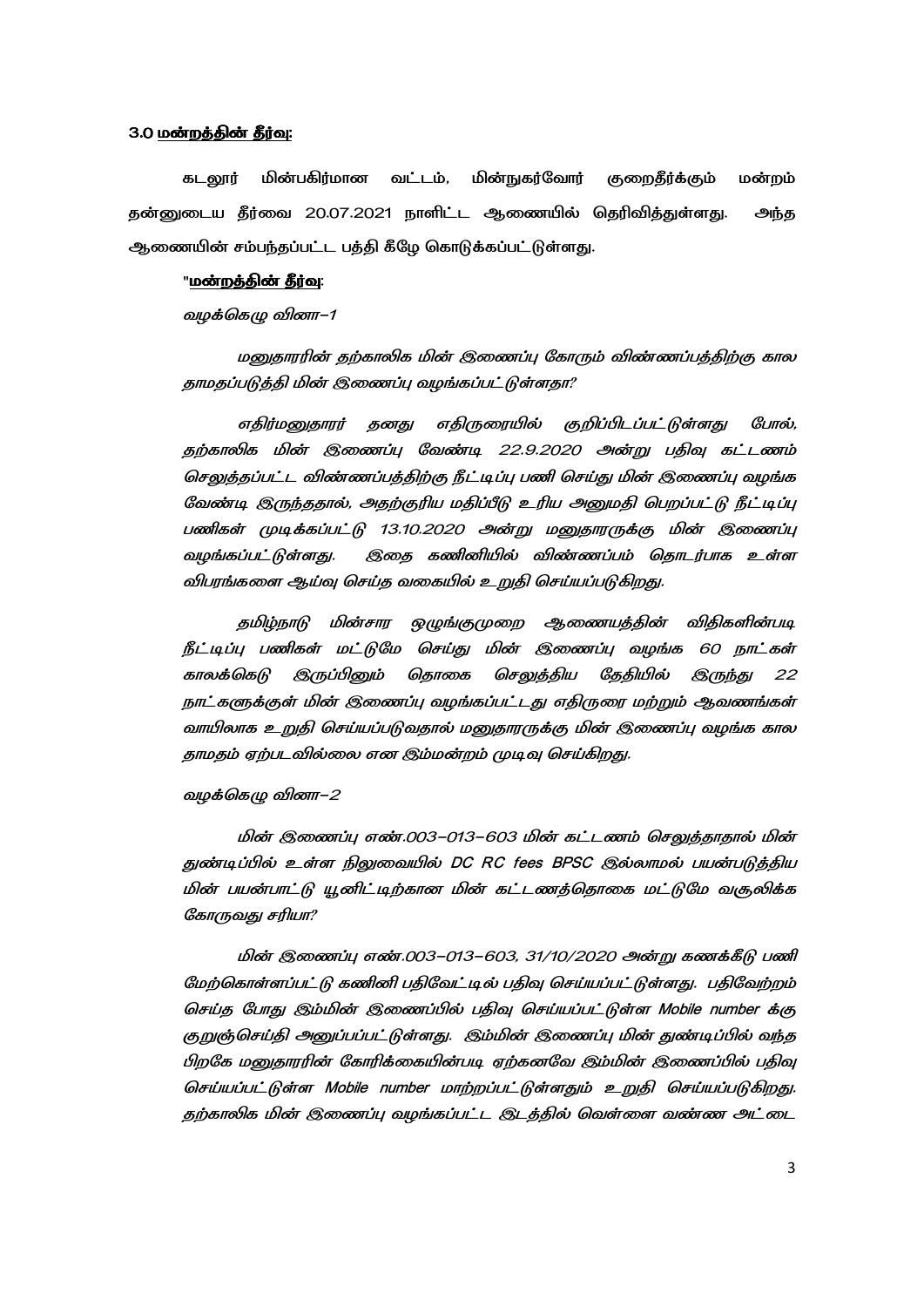வைக்கப்படவில்லை என்ற எதிர் மனுதாரர் கூற்று கவனத்தில் கொள்ளப்படுகிறது.

தமிழ்நாடு மின்சார ஒழுங்குமுறை ஆணையத்தின் மின் வழங்கல் விதிகளின்படி, மின் கட்டணம் உரிய காலகெடுவிற்குள் செலுத்தாமல் மின் துண்டிப்பில் உள்ள மின் இணைப்புகளுக்கு நிலுவையில் உள்ள மின் கட்டணத்தொகையுடன் அபராத தொகையும் வசூலிக்க அறிவுறுத்தப்படுள்ள நிலையில், நிலுவையில் உள்ள வெறும் மின் பயன்பாட்டு தொகை மட்டுமே வசூலிக்கப்பட வேண்டும் என இம்மன்றத்தினால் உத்திரவிட இயலாது.

வழக்கெழு வினா–3

வேறு பரிகாரங்கள் பெற மனுதாரர் தகுதியானவரா?

மேற்கண்ட வழக்கெழு வினா–1 மற்றும் 2 ஆனது மனுதாரருக்கு எதிராக முடிவு கண்டுள்ள நிலையில் வேறு எந்த பரிகாரமும் மனுதாரருக்கு கிடைக்க கூடியதில்லை என்று இம்மன்றம் முடிவு செய்கிறது.

ஆகவே மனுதாரர் தாக்கல் செய்த மனு மேலே கூறிய எழுவினாக்களின் முடிவில்இந்த மனு தள்ளுபடி செய்கிறது. செலவுதொகை எதுவும் இல்லை."

#### <u>4.0 மின்குறைதீர்ப்பாளரின் கேட்புரை:</u>

4.1 மேல்முறையீட்டாளரும் எதிர்மனுதாரரும் தங்களது தரப்பு வாதங்களை எடுத்துரைப்பதற்கு வசதியாக 28.10.2021 அன்று காணொளி மூலம் கேட்புரை நடத்தப்பட்டது.

4.2 மேல்முறையீட்டாளர் சார்பாக திரு. S. நந்தகுமார் அவர்கள் கேட்புரை நாளில் கலந்து கொண்டு தன்னுடைய வாதத்தை எடுத்துரைத்தார்.

4.3 எதிர்மனுதாரர்கள் திரு. R.வெங்கடேஷ்வரன், செயற்பொறியாளர்/கடலூர் மற்றும் திரு. A.ராஜராஜேஷ்வரி, உதவி மின்பொறியாளர்/நகரம்/கடலூர்/NT, கடலூர் மின்பகிர்மான வட்டம் ஆகியோர் கேட்புரை நாளில் கலந்து கொண்டு தங்களுடைய வாதத்தை எடுத்துரைத்தனர்.

4.4 மின்குறைதீர்ப்பாளரின் முன்பு சமர்ப்பிக்கப்படும் மனு மேல்முறையீட்டு மனு என்பதால் மின் குறைதீர்மன்றத்தில் மனுதாரரால் வைக்கப்பட்ட கோரிக்கைகள் சம்மந்தப்பட்ட வாதங்கள் மட்டுமே தீர்விற்கு எடுத்துக் கொள்ளப்படுகிறது. குறைதீர்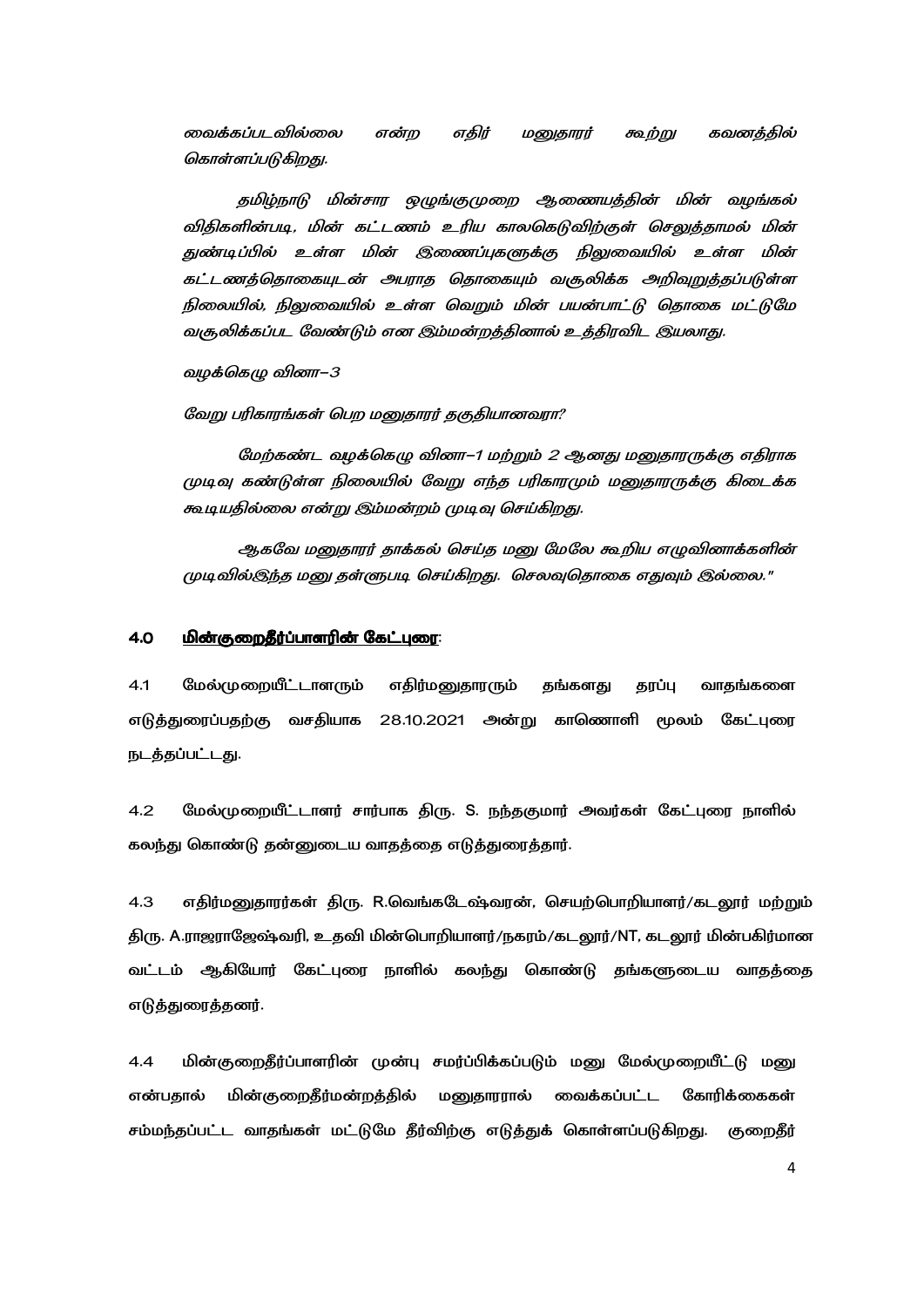மன்றத்தின் நடவடிக்கைகள், குறைதீர் மன்றத்தில் சமர்ப்பிக்கப்படாத புதிய நிவாரணங்கள் அல்லது பணியாளர் ஒழுங்கு நடவடிக்கை சம்மந்தப்பட்ட கோரிக்கைகள் முதலியன மின்நுகர்வோர் குறைதீர்க்கும் மன்றம் மற்றும் மின்குறைதீர்ப்பாளருக்கான ஒமுங்குமுறை விதிகளின்படி படி மின்குறைதீர்ப்பாளரின் தீர்விற்கு எடுத்துக் கொள்ளப்படவில்லை.

#### 5.0 
5R- P4N P4N:

5.1 புதுப்பாளையம் A.E. சரகத்திற்குட்பட்ட 52, ஸ்ரீமாருதி நகரில் கட்டடம் கட்டுவதற்காக தற்காலிக இணைப்பு எண்.003–013–603 பெற்றிருந்ததாகவும் 10 யூனிட் மின்சாரத்திற்கு பணம் ரூ.561/– கட்ட சென்றபோது, அபராதம் விதித்தது தெரிய வந்ததாகவும், உரிய காலத்தில் கார்டு வைக்கவில்லை எனவும், அபராதம் குறித்து தனது கவனக்கிற்கு கொண்டு வரவில்லை எனவும் மேல்முறையீட்டாளர் கெரிவிக்குள்ளார்.

5.2 தனது தொலைபேசி எண் 9360156531 என்பதை முன்கூட்டியே தான் தெரிவித்திருந்ததாகவும், தான் குடியிருக்கும் 16 ஆண்டுகளில் ஒருமுறைகூட அபராதம் கட்டியதில்லை எனவும் முன்னதாக, இவ்வலுவலகத்தில் இணைப்பு வழங்க பலமுறை இழுத்தடித்த பிறகு செயற்பொறியாளர் அவர்களின் கவனத்திற்கு பலமுறை கொண்டு சென்றபிறகு தான் இணைப்பு வழங்கப்பட்டதாக மேல்முறையீட்டாளர் தெரிவித்துள்ளார்.

5.3 மேலும், கம்பம் நடவேண்டும் என்று கூறி வண்டி வாடகையாக ரூ.600/– பெற்றுக் கொண்டதாகவும், பெயரினை தவறுதலாக குறிப்பிடப்பட்டுள்ளதாகவும் தமிழில் சீனி நந்தகுமார் என்பது ஆங்கிலத்தில் வரும்போது S.Nandhakumar என்று வரும் எனவும், ஆதார் அட்டையிலும் இவ்வாறு தான் உள்ளது என்பதை மேல்முறையீட்டாளர் தெரிவித்துள்ளார்.

5.4 தற்காலிக மின் இணைப்பு எண்.003–013–603 பெற மிகவும் காலதாமதபடுத்தி, செயற்பொறியாளர் அவர்கள் தவனத்திற்கு கொண்டு சென்றபிறகு தான், கம்பம் நடப்பட்டு, உரிய கட்டணம் மட்டுமல்லாது, தனியா கம்பம் கொண்டுவர வண்டி வாடகை என ரூ.600/– பெற்றுக்கொண்டதும், மின் அட்டை உரிய காலத்தில் வைக்காமலும், கனது கொலைபேசி எண் விண்ணப்பக்கில் அளிக்கும் கன்னை கொடர்பு கொள்ளாமலும், 10 யூனிட் மின்சாரத்திற்கு உரிய கட்டணம் ரூ.561/– கட்ட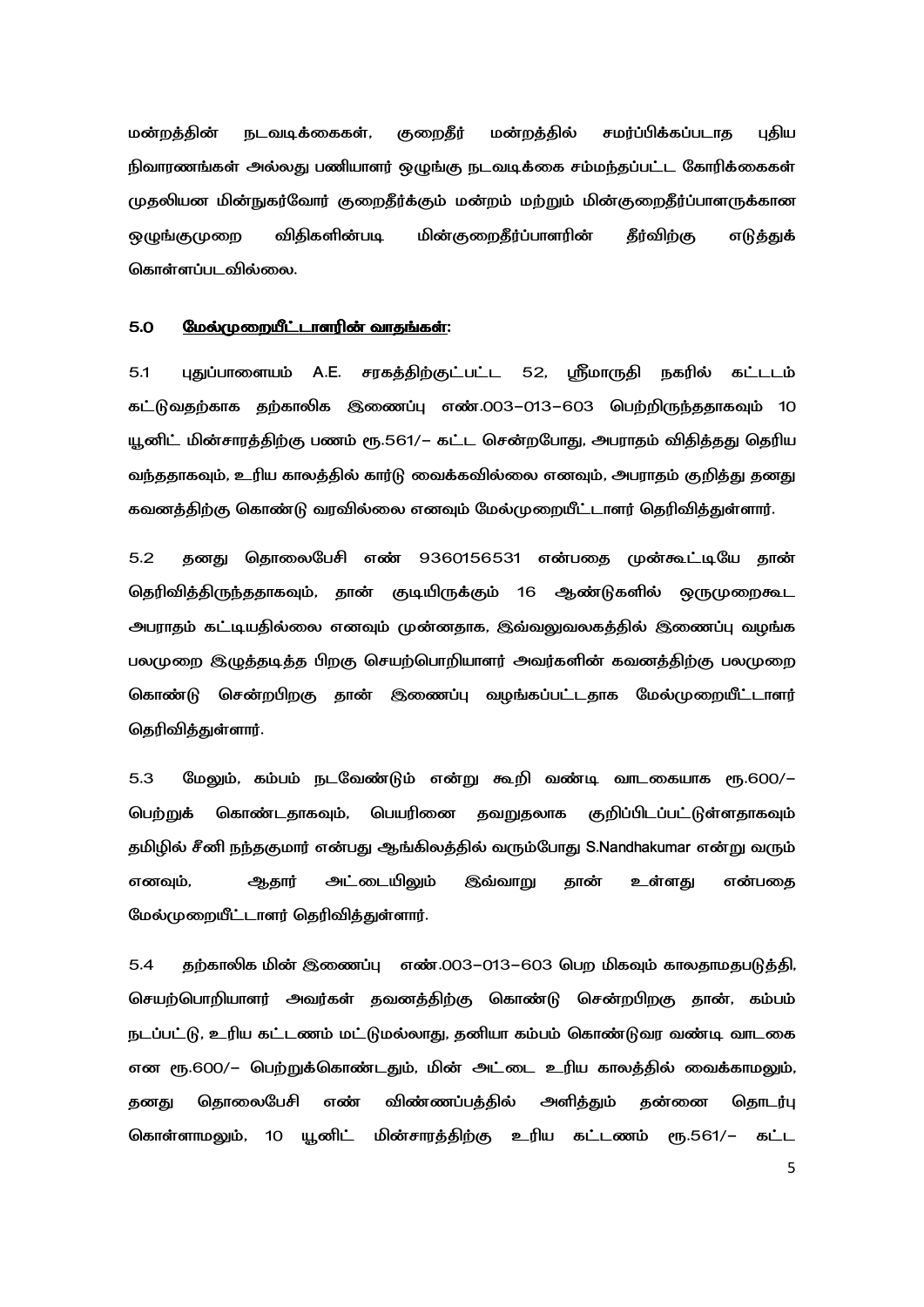சென்றபோது அபராதம் செலுத்தமாறு கூறியபோது அது சார்ந்த தகவலை மேற்பார்வை பொறியாளர் அவர்கள் கவனத்திற்கு கொண்டு சென்று புகார் மனு அளித்ததாகவும் மேல்முறையீட்டாளர் தெரிவித்துள்ளார்.

 $5.5$ செயற்பொறியாளர் அவர்கள் மூலம் தனக்கு வந்த பதிலில் பெயர் எழுத்து சரி செய்யப்பட்டது சார்பாக மட்டுமே வந்தது குறிப்பிடத்தக்கதாகவும், தொகை எதுவும் குறிப்பிட்டு அனுப்பப்படவில்லை எனவும், CE விழுப்புரம் அவர்களிடம் புகார் மனு அளித்த பிறகுதான், தொகை சார்ந்த விவரம் வந்தது குறிப்பிடத்தக்கதாகவும், அதிலும் பொய்யான உண்மைக்கு மாறான தகவல் தரப்பட்டுள்ளது எனவும் மேல்முறையீட்டாளர் கெரிவிக்குள்ளார்.

 $5.6$ வயது முதிர்ந்த பல அறுவை சிகிச்சை செய்துகொண்ட மாற்றுத்திறனாளி என்றும் பாராமல் கன்னை அலைய வைக்ககாகவம். எனவே. நீகி வமங்கவேண்டுமாய் மேல்முறையீட்டாளர் கேட்டுக் கொண்டுள்ளார்.

5.7 தான் குடியிருக்கும் இடத்தில் 18 ஆண்டுகளில் ஒருமுறைகூட அபராதம் இல்லாமல் உடனே சென்று உரிய கட்டணம் செலுத்தும் நேர்மை தவறாதவர் எனவும், "ஏன் உரிய காலத்தில் disconnect செய்யவில்லை எனவும், 15 நாட்கள் ஏன் காலதாமதம் படுத்தினீர்கள் (பணம் கட்ட தாமதமான நிலையில் என்று) எனவும் தாங்கள் வினவியதற்கு EE அவர்கள் நழுவலான வகையில் எதிர்மனுதாரர் பதில் அளித்ததையும் EE அவர்கள் கூறும்போது, தனக்காக விட்டுக்கொடுத்ததாகவும் , தாமதப்படுத்தியதாகவும் கூறும் EE அவர்கள் ஏன் தனக்கு உரிய காலத்தில் கார்டு அளிக்கவில்லை என்று மேல்முறையீட்டாளர் தெரிவித்துள்ளார்.

 $5.8$ EE அவர்கள் தன்னை அலைய வைத்தது ஏன். இரக்கம் காட்டுவதாக கூறும் EE அவர்கள் உரிய தொகையை தாமதம் இல்லாமல் கட்ட நான் தயாராக இருந்தும் அதனை பெற்றுக் கொள்ளாமல் AE அலுவலகம் மீதுள்ள தவறை மறைக்க இப்படி நாடகம் ஆடுகிறார் என்பதும், மேலும் பல ஆயிரம் அபராதம் ஆவதற்கும் காரணமாக இருந்துள்ளார் எனவும், உரிய பதிலை விழுப்புரம் CE அவர்களிடம் தான் முறையீடு செய்தபிறகே தொகை எவ்வளவு என்பது தெரிய வந்ததாகவும், விதிமுறை மீறலும் முறைகேடுகளும் நடைபெற்றுள்ளது தெளிவாகிறது என மேல்முறையீட்டாளர் தெரிவித்துள்ளார்.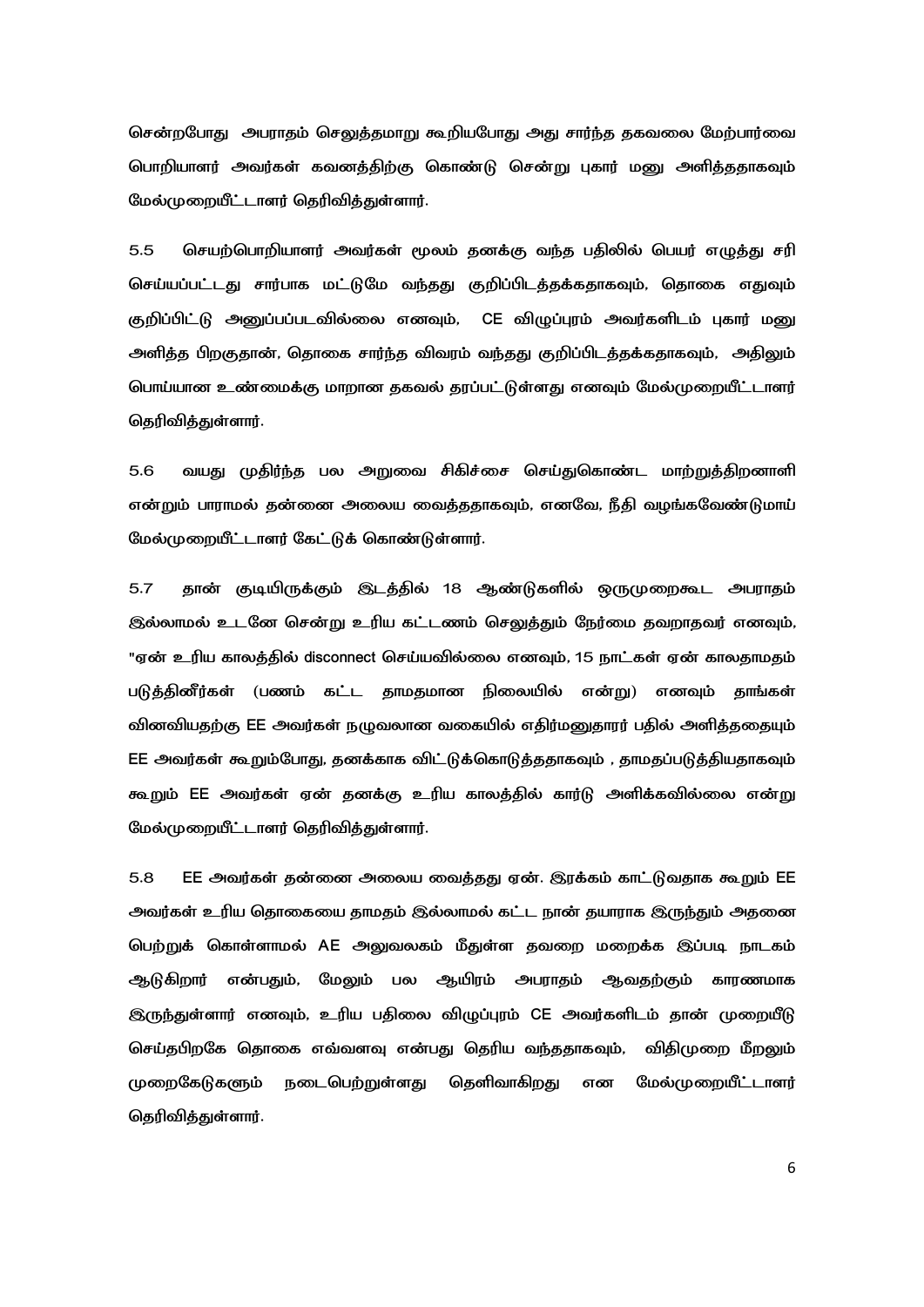முன்னுக்குப் பின் முரண்பட்ட பதில் EE அவர்கள் (பதில்) மூலம் இது நன்கு  $5.9$ புலனாகிறது எனவும், தனக்காக 15 நாட்கள் இணைப்பு துண்டிக்காமல் இருந்ததாக கூறும் EE அவர்கள் இணைப்பு துண்டிப்புக்கு முன்போ (அ) துண்டித்த பின்போ உடனடியாக தனது கவனத்திற்கு முறைப்படி நோட்டீஸ் அனுப்பவில்லையெனவும் மேல்முறையீட்டாளர் தெரிவிக்குள்ளார்.

விண்ணப்பம் அனுப்பிய நாள் ஆவணங்களின் அடிப்படையில் தான் பதிவு  $5.10$ செய்துள்ளதாகவும், ஆனால், EE அவர்களோ தான் தவறாக குறிப்பிடுவதாகவும், முன்னதாக, தனது உடல் நலம் கடுமையாக குன்றியிருந்த சமயத்தில் தனது உறவினர் ஒருவர் online மூலம் பகிவு செய்து கன்னை கலக்காமல் அவர் விருப்பக்கின் பேரில் தனது cell எண்ணை பதிவு செய்துவிட்டதாகவும், ஒரு சில நாட்களில் அது தன் கவனத்திற்கு வரவே உடனே AE, EE மற்றும் SE அவர்கள் மூவர் அலுவலகத்திற்கும் நேரில் சென்று எனது cell எண்ணை பதிவு செய்ய விண்ணப்பம் அளித்ததாகவும், பலவகைகளில் மன உளைச்சல், பணம் தண்டம் கட்டியது , சென்னை, விழுப்புரம் என பலமுறை அலைய வைத்தது, மோட்டார் வாரண்டி மற்றும் கேரண்டி விரயம் ஏற்பட்டதாக மேல்முறையீட்டாளர் தெரிவித்துள்ளார்.

#### 6.0 எதிர்மனுதாரரின் வாதங்கள்:

6.1 உதவி மின்பொறியாளர்/நகரம்/கடலூர் புதுநகர் அலுவலக பராமரிப்பிற்குட்பட்ட துரைசாமி நகர் பகிர்மானத்தில் உள்ள மின் இணைப்பு எண்.003–013–603 கட்டுமான பணிக்காக TF-VI கட்டுமான (construction purpose) மின் இணைப்பு கடந்த 13.10.2020 அன்று வழங்கப்பட்டதாகவும், இம்மின்இணைப்பு பெற கடந்த செப்டம்பர் மாதம் 22.09.2020 அன்று online-இல் விண்ணப்பம் பதிவு செய்யப்பட்டுள்ளதாகவும் எதிர்மனுமாரர் தெரிவித்துள்ளார்.

online விண்ணப்ப பதிவில் மனுதாரர் பெயர் சீனி நந்தகுமார் என்றும் கைப்பேசி  $6.2$ எண் 94432 29701 என்று பதிவு செய்யப்பட்டிருந்ததாகவும், மின் இணைப்பு கொடுக்க வேண்டி minor extension category–இல் 1no 8 mtr கம்பம் நட்டு மின் இணைப்பு வழங்க கடந்த 05.10.2020 அன்று உதவி செயற்பொறியாளரால் அனுமதி பெறப்பட்டு பணியானை மூலம் கம்பம் பெறப்பட்டு கடந்த 08.10.2020 அன்றே பணி செய்யப்பட்டதாக எதிர்மனுமாரர் தெரிவித்துள்ளார்.

 $\overline{7}$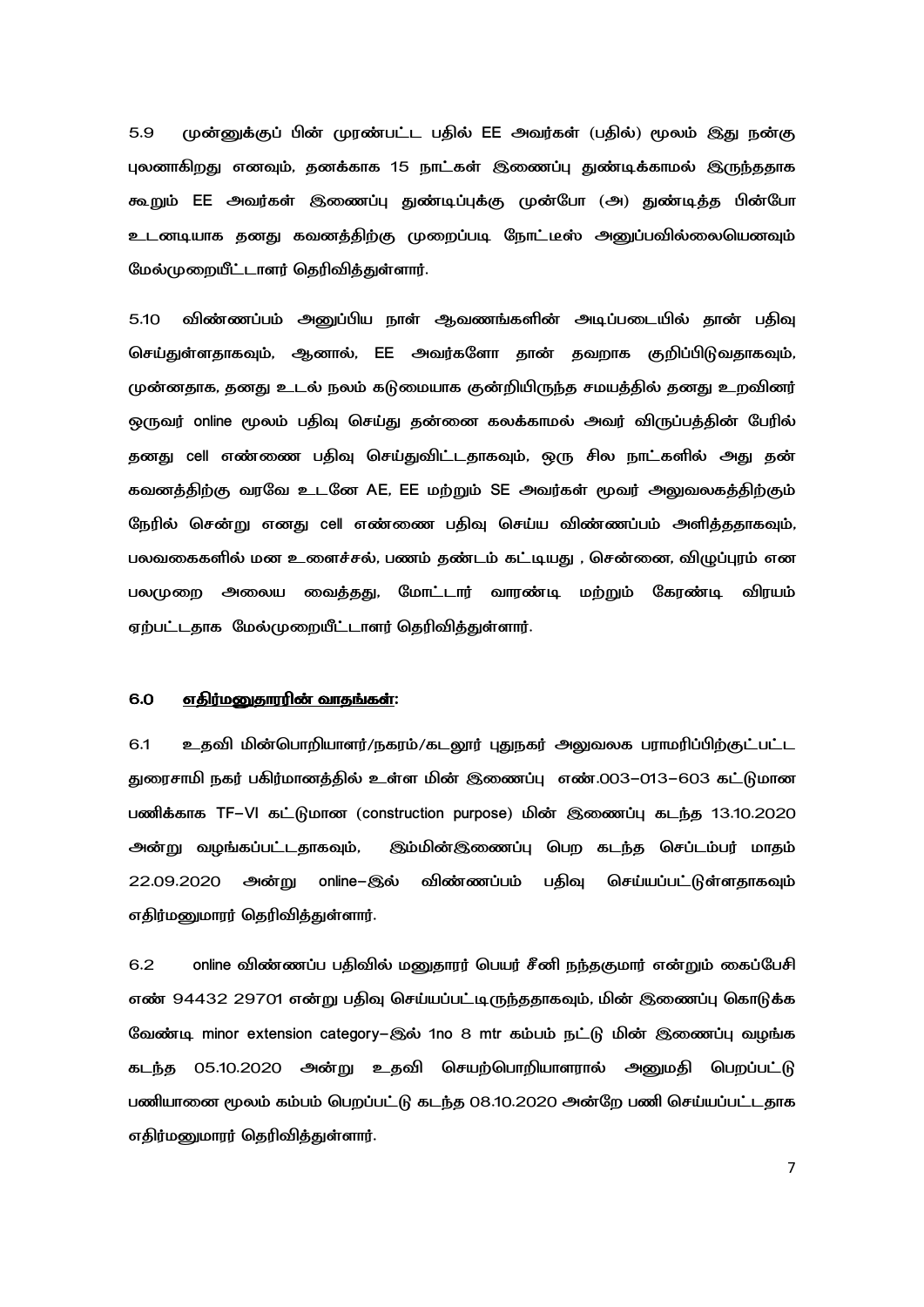6.3 பின்பு மேல்முறையீட்டாளர் service connection sanction தொகை செலுத்திய பிறகு கடந்த 13.10.2020 அன்று இம்மின்இணைப்பு 22 நாட்களுக்குள் வழங்கப்பட்டதாகவும், வாரிய விதிகளின்படி நீட்டிப்பு பணி மின் இணைப்பிற்கு 60 நாட்கள் இருந்தும் விரைவாகவே மின் இணைப்பு வாங்கப்பட்டதாகவும், மனுதாரருடைய மின் இணைப்பு கடந்த 31.10.2020 அன்று கணக்கீடு பணி செய்து கணினி பதிவேட்டில் Reading பதிவேற்றம் செய்து மின் நுகர்வோர் மின் பயனீட்டு தொகை செலுத்தாததால் 19.11.2020 (முதல் defaulters list-இல் வந்ததால் 20 நாட்களாக ஏரியா பணியாளர் மூலம்  $CC$  bill with fine உடன் கட்ட வேண்டி பல முறை தொடர்பு கொண்டு தெரிவித்தும் கால நீட்டிப்பும் செய்து CC bill செலுத்தாத காரணத்தினால் கடந்த 11.12.2020 அன்று மின் இணைப்பு எண்.003–013–603 வாரிய விதிமுறைகளின்படி மின் துண்டிப்பு செய்யப்பட்டதாக எதிர்மனுமாரர் தெரிவித்துள்ளார்.

6.4 மின்துண்டிப்பு செய்யப்பட்ட தினத்தன்றே மேல்முறையீட்டாளரின் கைப்பேசி எண் தவறுதலாக தனது மைத்துனர் கைபேசி எண் பதியப்பட்டதால், மேல்முறையீட்டாளரின் கைப்பேசி எண்ணை பதிவு செய்ய கோரியதின் அடிப்படையில் கைப்பேசி எண் மாற்றி தரப்பட்டதாகவும், பின்பு கணினி பதிவேற்றத்தில் பெயர் திருத்தம் கோரி கடந்த 16.12.2020 அன்று மேற்பார்வை பொறியாளர் / கடலூர் மின் பகிர்மான வட்டம், கடலூர் அவர்களுக்கு மனு அளித்துள்ளதாகவும், அம்மனு மீது உரிய நடவடிக்கை மேற்கொள்ளப்பட்டு பெயர் திருத்தம் சீனு நந்தகுமாருக்கு பதிலாக S.நந்தகுமார் என்று பெயர் திருத்தம் செய்யப்பட்டதாகவும் எதிர்மனுமாரர் தெரிவித்துள்ளார்.

6.5 மேலும் மேல்முறையீட்டாளர் DC தொகை செலுத்தாமல் இதன் தொடர்பாக பல முறை CM cell புகார் அளித்து, ஒவ்வொரு முறையும் அன்றைய தேதியின் படி உள்ள CC bill + BPSC இரண்டையும் தெரிவித்தும் தொகை செலுத்தாத காரணத்தினால் மட்டுமே மின்இணைப்பு துண்டிப்பில் உள்ளது என்று ஒவ்வொரு முறையும் தெரிவித்தும் பதில் ஏற்புடையதாக இல்லை என்று மேல்முறையீட்டாளர் நுகர்வோர் குறைதீர்க்கும் மன்றம் கடலூரில் புகார் மனு அளித்துள்ளதாக எதிர்மனுமாரர் தெரிவித்துள்ளார்.

6.6 நுகர்வோர் குறைதீர்க்கும் மன்றம் தீர்ப்பில், மின் நுகர்வோர் நிலுவையில் உள்ள தொகையை உடனடியாக செலுத்தும் பட்சத்தில் மட்டுமே வாரிய விதிகளின்படி மறு இணைப்பு கொடுக்க இயலும் என்ற தீர்ப்பின் அடிப்படையில் மேல்முறையீட்டாளர்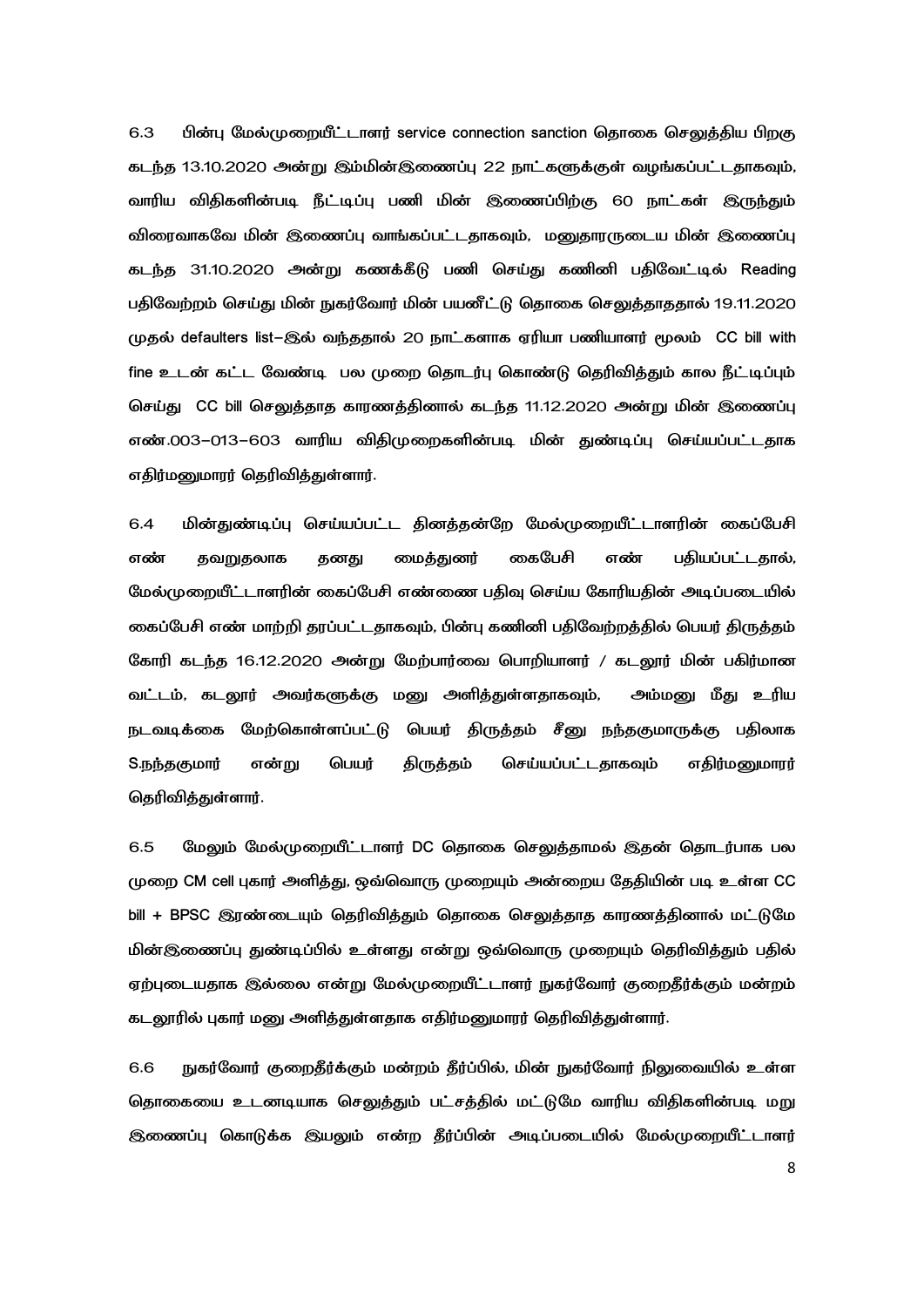கடந்த 06.07.2021 அன்று செலுத்தியதால் உடனடியாக அன்றைய தினமே மறு இணைப்பு வழங்கப்பட்டதாகவும், எனவே இப்புகார் மனுவினை **இத்துடன்** முடித்துக்கொள்ள இசைவு தரும்படியும் எதிர்மனுமாரர் தெரிவித்துள்ளார்.

#### 7.0 <u>மின் குறைதீர்ப்பாளரின் தீர்வு</u>:

7.1 இருதரப்பு வாதங்கள் மற்றும் சமர்ப்பிக்கப்பட்ட ஆவணங்கள் ஆகியவற்றை ஆராய்ந்து கீழ்க்கண்டவாறு தீர்வு செய்யப்படுகிறது.

7.2 மேல்முறையீட்டாளர் கட்டடம் கட்டுவதற்கு தற்காலிக மின் இணைப்பு வேண்டி 22.09.2020 அன்று online–இல் விண்ணப்பித்ததாகவும், மிகவும் தாமதமாக மின் இணைப்பு கொடுக்கப்பட்டதாகவும், மின் பயன்பாடு மற்றும் மின் கட்டணத் தொகையை குறிப்பதற்குரிய வெள்ளை அட்டை கொடுக்கவில்லையெனவும், அதனால் மின் கட்டணத் தொகை மற்றும் செலுத்துவதற்கான காலக்கெடு தனக்கு தெரியவில்லையெனவும் தெரிவித்துள்ளார். மேலும் 10 யூனிட் மின் பயன்பாட்டிற்கு உரிய கட்டணம் ரூ.561/– செலுத்தச் சென்றபோது அபராதம் கட்டச் சொன்னதால் அது சார்ந்த தகவலை மேற்பார்வை பொறியாளரிடம் புகார் அளிக்கதாகவும், செயற்பொறியாளர் மூலம் கிடைத்த பதிலில் மின் கட்டணத் தொகை பற்றிய விளக்கம் அதில் இல்லையெனவும் மேல்முறையீட்டாளர் தெரிவித்துள்ளார். முறைப்படி நோட்டீஸ் அனுப்பாமல் மின் இணைப்பு துண்டிக்கப்பட்டதாகவும், கைபேசி எண் மாற்றம் மற்றும் பெயர் திருத்தம் போன்ற அனைத்து விண்ணப்பத்திற்கும் தன்னை அலைய வைத்து மன உளைச்சல் ஏற்படுத்தியதாகவும் தெரிவித்துள்ளார்.

7.3 மேல்முறையீட்டாளர் கட்டுமான பணிக்காக 22.09.2020 அன்று online–இல் விண்ணப்பம் பதிவு செய்ததாகவும், பணியாணை பெற்று 13.10.2020 அன்று மின் இணைப்பு எண் 003–013–603 வழங்கப்பட்டதாக எதிர்மனுதாரர் தெரிவித்துள்ளார். விண்ணப்பத்தில் மனுதாரர் பெயர் சீனி நந்தகுமார் என்றும், கைபேசி எண் 94432 29701 என்றும் பதிவு செய்யப்பட்டிருந்ததாகவும், 31.10.2020 அன்று மின் பயனீட்டளவு கணக்கீடு செய்து கணினி பதிவேட்டில் பதிவேற்றம் செய்யப்பட்டதாகவும், மின் பயன்பாட்டு கட்டணம் செலுத்தாததால் 19.11.2020 முதல் default list–இல் வந்ததாகவும், கால நீட்டிப்பு கொடுத்தும் மின் கட்டணம் செலுத்தாததால் 11.12.2020 அன்று மின் இணைப்பு துண்டிக்கப்பட்டதாக எதிர்மனுதாரர் தெரிவித்துள்ளார். பிறகு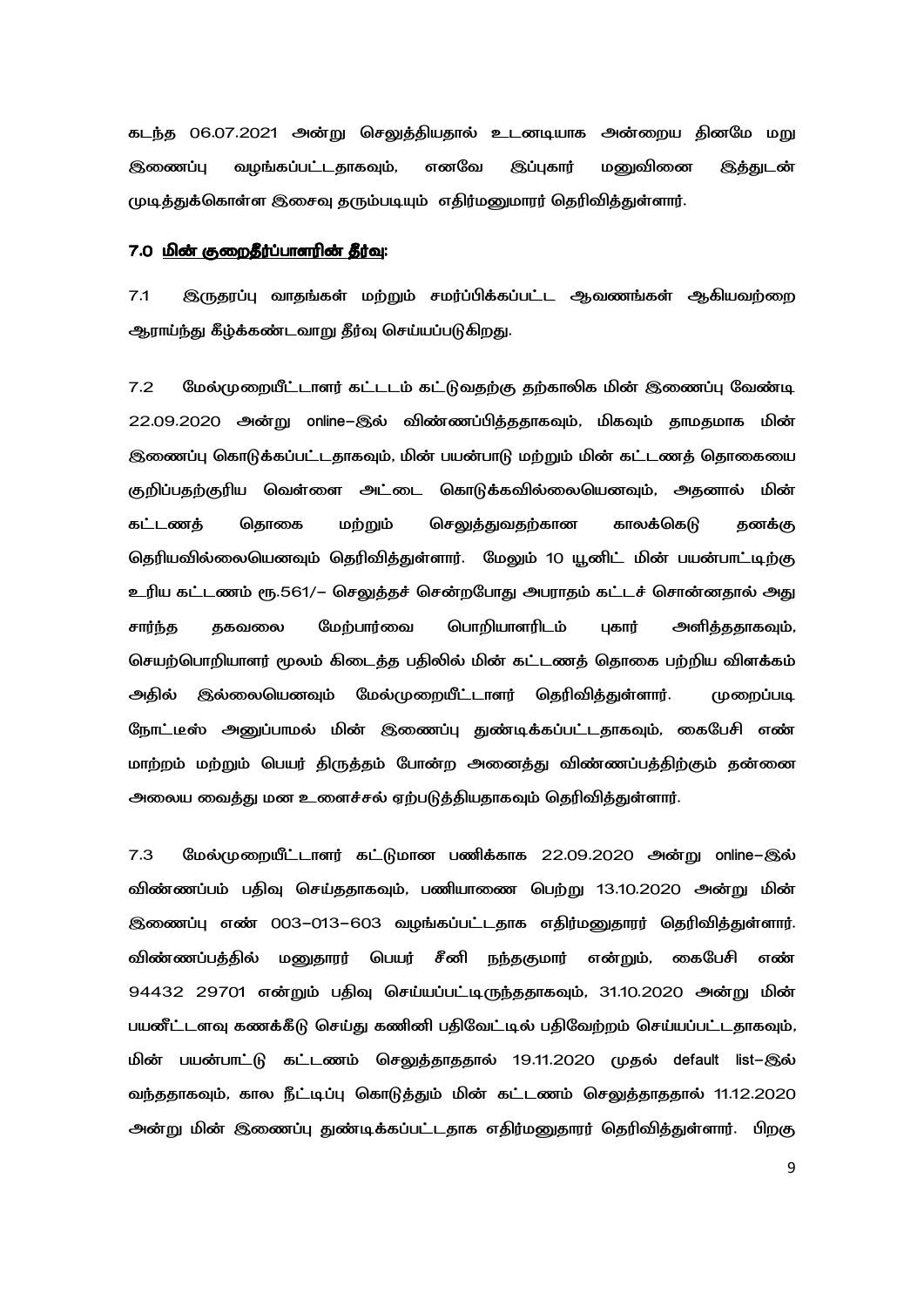கைபேசி மேல்முறையீட்டாளரின் வேண்டுகோளின்படி எண் மாற்றம் செய்யப்பட்டதாகவும், சீனி நந்தகுமார் என்ற பெயரை S. நந்தகுமார் என்று பெயர் தற்காலிக செய்யப்பட்டகாகவம். பின் இணைப்ப **நாட்களில்** கிருக்கம் 22 வழங்கப்பட்டதாகவும், மின்கட்டண நிலுவைத் கொகையை செலுத்திய பிறகு 06.07.2021 கொடுக்கப்பட்டதாக எதிர்மனுதாரர் அன்று மறு இணைப்பு தெரிவித்துள்ளார்.

 $7.4$ மேல்முறையீட்டளார் தனக்கு தற்காலிக மின் இணைப்பு எண் 003–013–603 தாமதமாக வழங்கப்பட்டது என தெரிவித்துள்ளார். சமர்ப்பித்துள்ள ஆவணங்களை ஆராய்ந்ததில் 22.09.2020 அன்று online–இல் பதிவு செய்யப்பட்ட விண்ணப்பத்திற்கு 13.10.2020 அன்று மின் இணைப்பு வழங்கப்பட்டுள்ளது அறியமுடிகிறது. இது சம்பந்தமாக மின் விநியோக செயல்திறச் செந்தரங்கள் விதி 4–இன் அட்டவனை I கீழே கொடுக்கப்பட்டுள்ளது.

"(4) கோரும்போது மின்இணைப்பு வழங்குவதற்கான உரிமதாரரின் கடமைகள்

 $\mathbf{u}$ 

அட்டவணை – /

| வகையினம்                                                | கால அட்டவணை                                     |
|---------------------------------------------------------|-------------------------------------------------|
| (a) நீட்டிப்பு மற்றும் மேம்பாடு இல்லாத நிலையில்         | ஒரு வாரத்திற்குள் அல்லது 30 நாட்களுக்கு மிகாமல் |
| (b) மின் மாற்றி தேவைப்படாத நீட்டிப்பு மற்றும் மேம்பாடு  | 60 நாட்கள்                                      |
| (c) மின் மாற்றி தேவைப்படும் நீட்டிப்பு மற்றும் மேம்பாடு | 90 நாட்கள்                                      |

அதாவது மின்பகிர்மான மின்மாற்றிகள் இல்லாமல் நீட்டிப்பு மற்றும் மேம்பாடு மட்டும் செய்ய வேண்டிய சூழ்நிலையில் புதிய மின் இணைப்புகள் 60 நாட்களுக்குள் அறிய வேண்டுமென்பது முடிகிறது. வழங்கப்பட இவ்வழக்கில் மேல்முறையீட்டாளருக்கு தற்காலிக மின் இணைப்பு வழங்குவதற்கு ஒரு மின் கம்பம் அமைத்து நீட்டிப்பு வேலை செய்யப்பட்டிருப்பதால் மின் இணைப்பு வழங்குவதற்குரிய காலக்கெடு 60 நாட்களாகும். ஆனால் விண்ணப்பம் பதிவு செய்யப்பட்ட நாளிலிருந்து 22 நாட்களில் மேல்முறையீட்டாளருக்கு மின் இணைப்பு வழங்கப்பட்டுள்ளது எனவே மேல்முறையீட்டாளருக்கு தற்காலிக மின் இணைப்பு அறியமுடிகிறது. வழங்கியதில் உள்நோக்கத்தோடு கூடிய காலதாமதம் இல்லையென கருதுகிறேன். மேலும், எதிர்மனுதாரர் மின்கம்பம் கொண்டுவர ரூ.600(லஞ்சம்) அதிகப்படியாக பெற்றுக்கொண்டதாக கூறியுள்ள விசாரிக்கும் புகார் குறித்து வரம்பு மின்குறைதீர்ப்பாளரின் விதிகளில் குறிப்பிடப்படவில்லை. எனினும், இதன் உண்மைதன்மை குறித்து இருதரப்பினரையும் அமைத்து விசாரித்து துறைரீதியான 10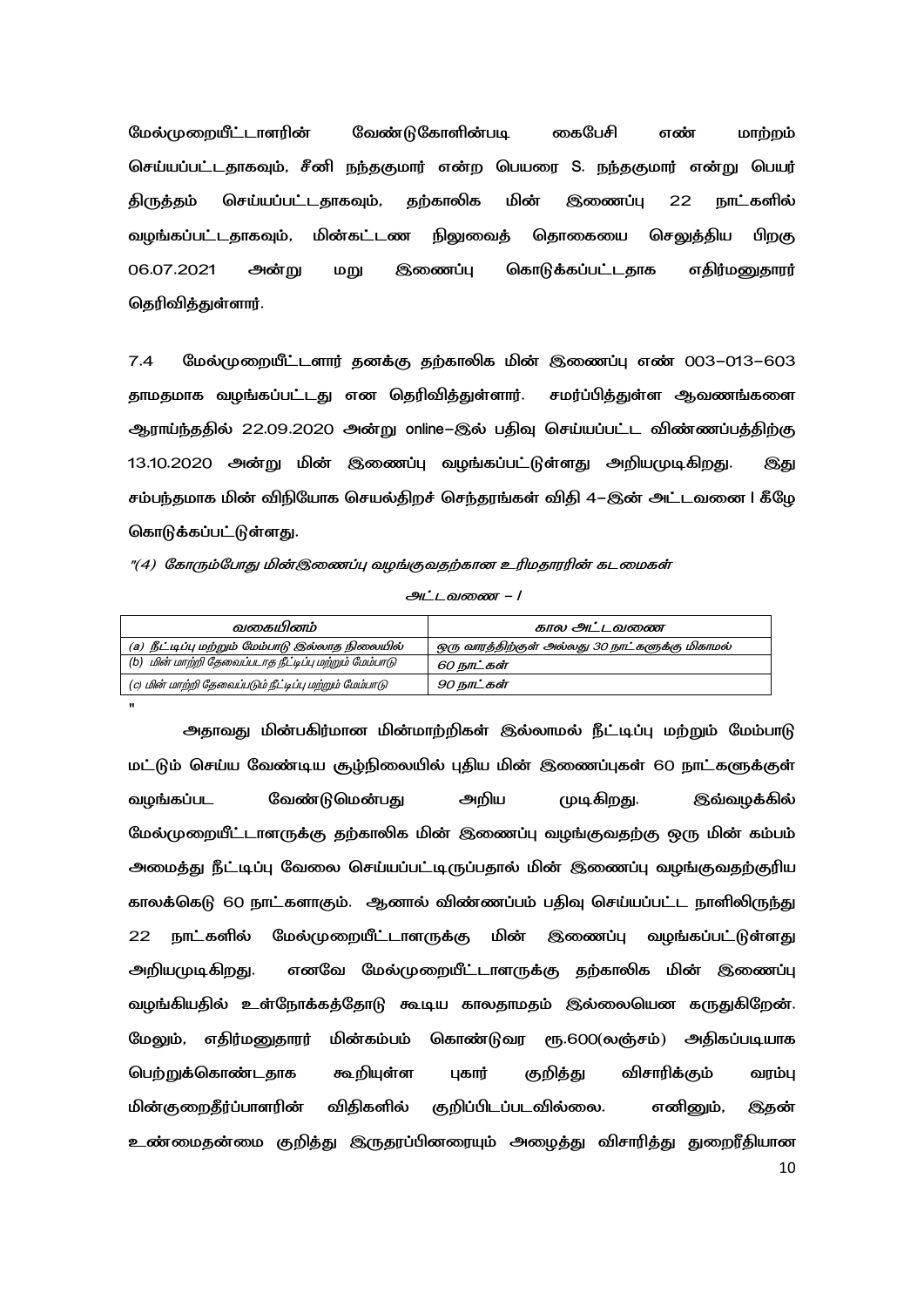நடவடிக்கை மேற்கொள்ளும்படி செயற்பொறியாளர், கடலூர் அவர்களுக்கு ஆணையிடுகிறேன்.

7.5 மேல்முறையீட்டாளர் தனக்கு மின் கட்டணம் குறிக்கப்படும் வெள்ளை அட்டை (white meter card) தராததால் மின் கட்டணத் தொகை தெரியவில்லையென்றும், அதனால் மின் துண்டிப்பு, மறு இணைப்பு மற்றும் தாமதக் கட்டணம் ஆகியவை <u>செலுத்து</u>ம் நிலை ஏற்பட்டதாக தெரிவித்துள்ளார். வெள்ளை அட்டை வழங்கியதற்கான ஆதாரமாக பிரிவு அலவலக பதிவேட்டின் குறிப்பிட்ட பக்கத்தின் நகல் சமர்ப்பித்துள்ளதாகவும் அதில் திரு சீ. நந்தகுமார் அவர்களின் மைத்துனர் திரு S. சீனுவாசன் பெற்றுக் கொண்டதற்கான கையெப்பம் உள்ளதாக எதிர்மனுதாரர் தெரிவித்துள்ளார். ஆனால் சம்பந்தபட்ட பக்கத்தின் நகல் 13.10.2020 அன்று மின் இணைப்பு வழங்கியதற்கான கையொப்பமே தவிர வெள்ளை அட்டை வழங்கியதற்கான ஆதாரமாக எடுத்துக் கொள்ள முடியாதென கருதுகிறேன்.

7.6 ஒவ்வொரு மின் நுகர்வோருக்கும் மின்கணக்கீட்டிற்கான விவரங்களடங்கயிய பதிவு மின்கட்டண அட்டையில் பதிவு செய்யப்படவேண்டும் என்பது தமிழ்நாடு மின்சார வழங்கல் விகி 2004 விகி (8)–ன்படி மேற்கொள்ளப்படவேண்டியதாகும். அடிப்படையில் வெள்ளை அட்டையில் மின் பயன்பாட்டு கட்டணத் தொகை பதிவு செய்ய வேண்டியது எதிர்மனுதாரரின் முதன் முதல் கடமையாகும். அதையே மின்நுகர்வோருக்கு வழங்கப்பட்ட அறிவிப்பாகவும் கருதஇயலும். எனினும் 31.10.2020 அன்று மின் இணைப்பு 003–013–603–இல் மேற்கொள்ளப்பட்ட மின் கணக்கீடு என்பது மின் இணைப்பு வழங்கப்பட்ட 13.10.2020–லிருந்து எடுக்கப்பட்ட முதல் கணக்கீடு ஆகும். அக்கணக்கீட்டிற்கான பதிவினை கணக்கீட்டு அட்டையில் பதிவு <u>செய்யப்பட்டதாக எதிர்மனுதாரர் தெரிவிக்கவில்லை. இருப்பினும் 10/2020</u> மாதத்திற்கான மின் பயனீட்டுத் தொகை ரூ.561/– பதிவு செய்யப்பட்ட கைபேசி எண் 94432 29701–ற்கு குறுஞ்செய்தி (SMS) வாயிலாக அனுப்பப்பட்டுள்ளதாக எதிர்மனுதாரர் தெரிவித்துள்ளார். ஆனால் மேல்முறையீட்டாளர் அக்கைபேசி எண் தனது உறவினருடையதை கொடுத்துவிட்டதாகவும் அதை சரிசெய்யுமாறு தாமதமாகத்தான் விண்ணப்பித்துள்ளார். 31.10.2020 அன் 31.10.2020 அன்று மேற்கொள்ளப்பட்ட கணக்கீட்டிற்கான விவரங்கள் விண்ணப்பத்தில் பதிவுசெய்த 94432 29701 என்ற கைபேசி எண்ணிற்கு வரவில்லை என மேல்முறையீட்டாளர் மறுக்கவில்லை. மேலும்,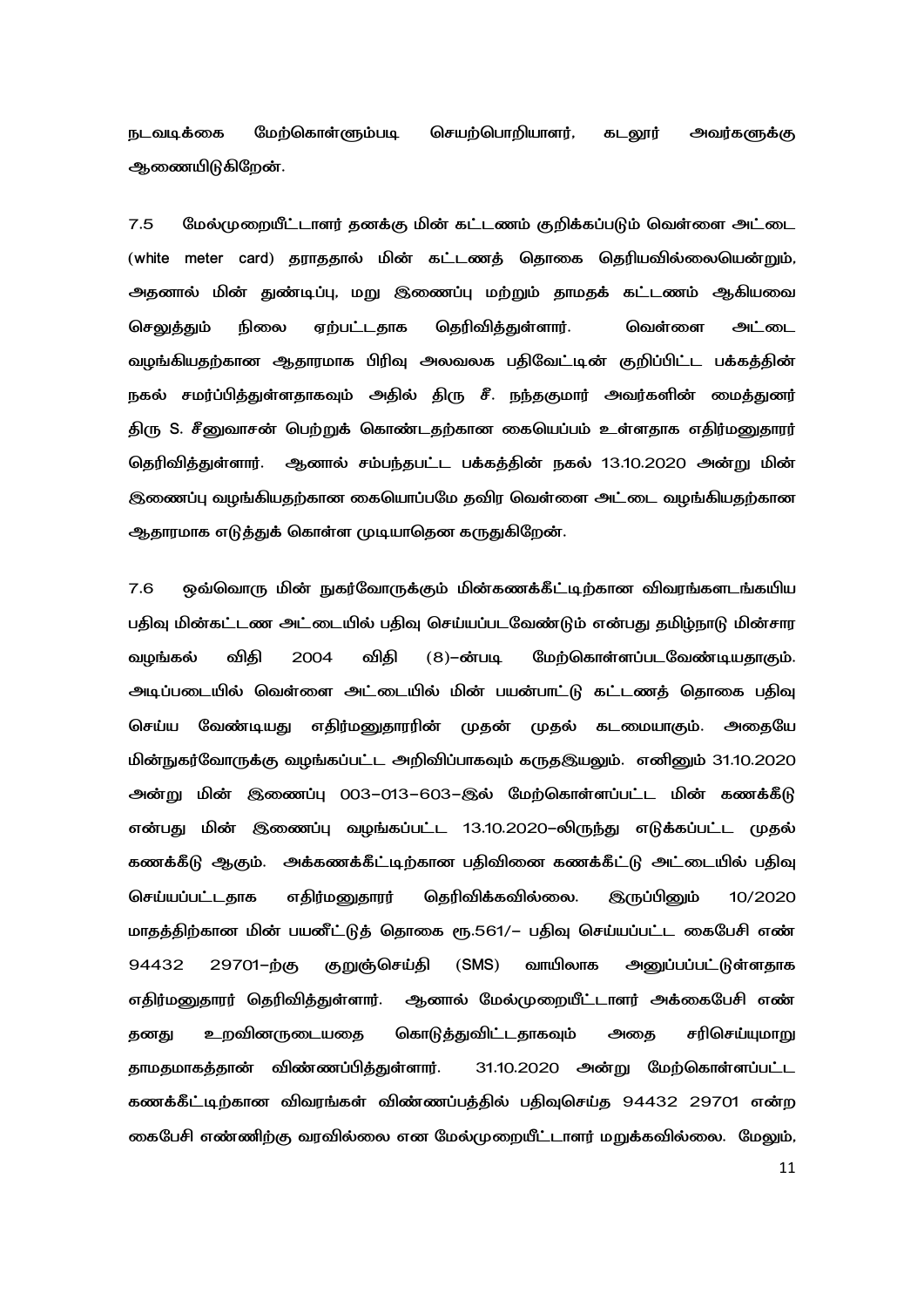அவ்வாறு குறுஞ்செய்தி அனுப்பப்பட்டதற்கான மற்றும் டெலிவரி செய்யப்பட்டதற்கான முறையாக சமர்ப்பிக்கப்பட்டுள்ள ஆதாரங்கள் ஏற்றுக்கொள்ளக்கூடியதாகவே உள்ளது. அதை தமிழ்நாடு மின் பகிர்மான கழக தலைமை அலுவலகமும் உறுதி செய்துள்ளது என்பதை அறிய முடிகிறது. பதை அறிய முடிகிறது. மேறபடி குறுஞ்செய்தி 01.11.2020 அன்றும் மற்றும் நினைவூட்டு குறுஞ்செய்தி 17.11.2020 அன்றும் அனுப்பப்பட்டுள்ளது.

இது முதல் மாதத்திற்கான மின்கணக்கீடு என்பதாலேயே எதிர்மனுதாரரும் 19.11.2020 அன்று தவணை தேதியாக இருந்தபோதிலும் காலநீட்டிப்பு கொடுத்து 11.12.2020 வரையும் மின்கட்டணம் செலுத்தாத காரணத்தினால் அன்றையதினம் மின் இணைப்பு துண்டிக்கப்பட்டதாக தெரிவித்துள்ளார்.

இது தவிர, துண்டிப்பு 11.12.2020 அன்று செய்யப்பட்டபோதிலும் 06.07.2020 வரை தாமத கட்டணம், அபராத கட்டணம் போன்றவற்றை விதித்தது தவறு என்று கூறிவந்த மின் நுகர்வோர் அதற்கான கட்டணத்தை செலுத்தி மின் மின் இணைப்பினை மறு இணைப்பு பெற ஆயத்தமாகவில்லை, மேலும் தமிழ்நாடு மின்சார ஒழுங்குமுறை ஆணைய மின்சார வழங்கல் விதி 2004–ன் 6(c)ன் படி மின் இணைப்பு துண்டிப்பில் உள்ள காலங்களுக்கும் மாத சிறும கட்டணத்தை செலுத்திட கடமைப்பட்டவராவார். மேற்கண்ட விதி கீழே கொடுக்கப்பட்டுள்ளது.

தமிழ்நாடு மின்சார வழங்கல் விதி 2004

"6(c) உரிமம்தாரரின் உரிமையின்படியோ படியோ அல்லது நுகர்வோரின் வேண்டுதலின்படியோ துண்டிக்கப்பட்டுள்ள தாழ்வழுத்த மின்னிணைப்பைப் பொறுத்தவரையில் உரிய மாதச் சிறுமக் கட்டணத்தை உரிமதாரர் இசைவுப்பத்திரம் முடிவுக்கு வரும் வரை வசூலிக்க வேண்டும்."

ஆகையால் 31.10.2020 முதல் மறு இணைப்பு வழங்கப்பட்ட 6.7.2021 வரை மாத சிறுமக்கட்டணம் (Monthly minimum charge) செலுத்த வேண்டும். மின் நுகர்வோர் இதனை அபராதக் கட்டணம் என கருதுவது முறையல்ல. அதனடிப்படையில் ரூ.1527/~, ரூ.4186/~ வசூலிக்கப்பட்டிருக்கும்போது அது சரியே ஆகும். அது அபராதக்கட்டணம் அல்ல என்பதை தெரிவித்துக் கொள்ளப்படுகிறது.

மேற்கண்டவாறு 31.10.2020 அன்றைய கணக்கீட்டிற்கான விவரங்கள் அன்றைய பதிவிலுள்ள 94432 29701 என்ற எண்ணிற்கு அனுப்பியதற்கான போதுமான ஆதாரங்கள் உள்ளதால், அதையும் மின் நுகர்வோருக்கு வழங்கிய அறிவிப்பாகவே கருதுகிறேன். அதனடிப்படையில் மின் கட்டணம் 19.11.2020-ற்குள்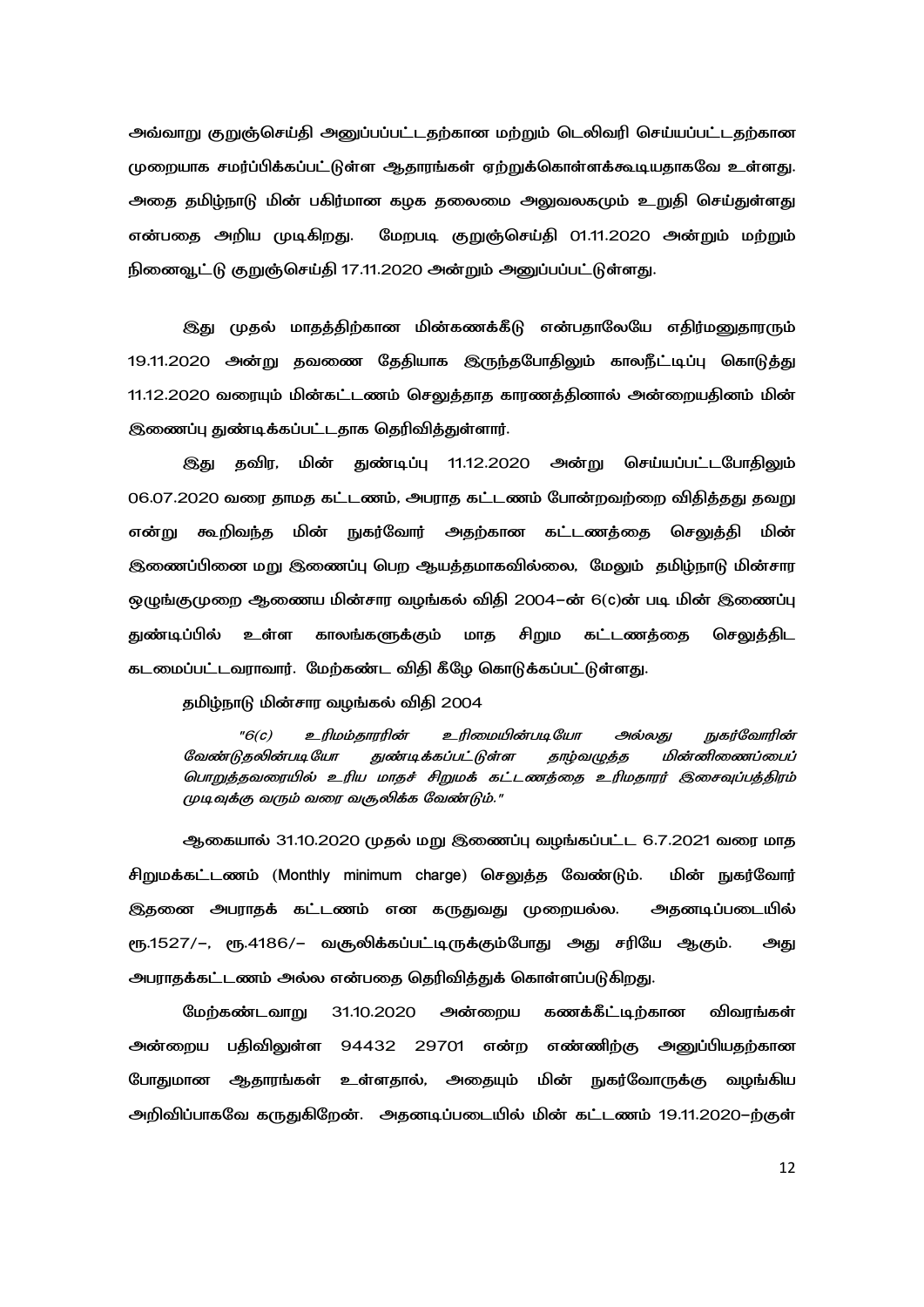செலுத்தப்பட்டிருக்க வேண்டும். மேலும் 11.12.2020 கால அவகாசம் அளித்தும் மின் கட்டணம் செலுத்தாமை என்பது மின்கட்டண அட்டையில் பதிவு மேற்கொள்ளாததால் தான் மின்கட்டணம் உரியதேதியில் செலுத்தவில்லை, ஆதலால் தாமதக் கட்டணம், மாத சிறும கட்டணம் உள்ளிட்ட அனைத்தையும் தள்ளுபடி செய்யவேண்டும் என்பதை ஏற்க இயலாது என தீர்வு செய்கிறேன்.

#### 8.0 <u>பகுப்பாய்வு</u>:

8.1 மின்கட்டணம் குறிக்கப்படும் வெள்ளை அட்டை கட்டுமான பணி நடைபெறும் இடத்தில் மின்அளவியின் அருகில் வைக்கவேண்டியது எதிர்மனுதாரரின் கடமையாகும். இந்நிலையில் மின் இணைப்பு வழங்கப்பட்ட ஒரு வார காலத்திற்குள் வெள்ளை வண்ண மின் கணக்கீட்டு அட்டை வழங்கி அதற்கான ஒப்புகை பெறப்பட வேண்டும் என உரிமம்தாரருக்கு ஆலோசனை வழங்குகிறேன். அதனை மின்னளவி பெட்டியில் வைத்து பராமரிப்பது நுகர்வோரின் கடமை ஆகும். அத்தகைய சூழ்நிலையில் மட்டுமே ் பயன்பாடும் அதற்குரிய தொகையும் வெள்ளை அட்டையில் தவறாமல் பதிவு செய்ய இயலும். அவ்வாறு வெள்ளை அட்டை உரிய காலத்தில் மேல்முறையீட்டாளருக்கு வழங்காத பிரிவு அலுவலருக்கு உரிய அறிவுரை வழங்கி இத்தகைய சேவை குறைபாட்டினை இனிவருங்காலங்களில் தவிர்த்திட அறிவுறுத்துகிறேன். மேலும், மின் இணைப்பு துண்டிப்பு செய்யப்பட்டாலும், அந்தந்த இருமாத காலத்திற்கான (Bi–monthly) சிறும கட்டணத்தை (monthly minimum) மின் நுகர்வோருக்கு வெள்ளை வண்ண மின் கட்டண அட்டையில் பதிவு செய்து தெரியப்படுத்துமாறு ஆணையிடுகிறேன்.

#### 9.0 <u>முடிவுரை</u>:

9.1 பத்தி 7.0–இல் உள்ள தீர்வின்படி மின் பயன்பாட்டு கட்டணம் செலுத்தாதனால் உரிய கால அவகாசத்திற்கு பிறகு மின் இணைப்பு எண் 003–013–603 துண்டிப்பு செய்தது எதிர்மனுதாரரின் சரியான நடவடிக்கையென்றும், அதனால் உண்டான மறு இணைப்புக் கட்டணம், தாமதக் கட்டணம் மற்றும் மாத சிறும கட்டணம் (Monthly minimum charge) ஆகியவை தள்ளுபடி செய்ய வேண்டுமென்கிற மேல்முறையீட்டாளரின் கோரிக்கை ஏற்புடையதல்ல எனவும் தீர்வு செய்கிறேன்.